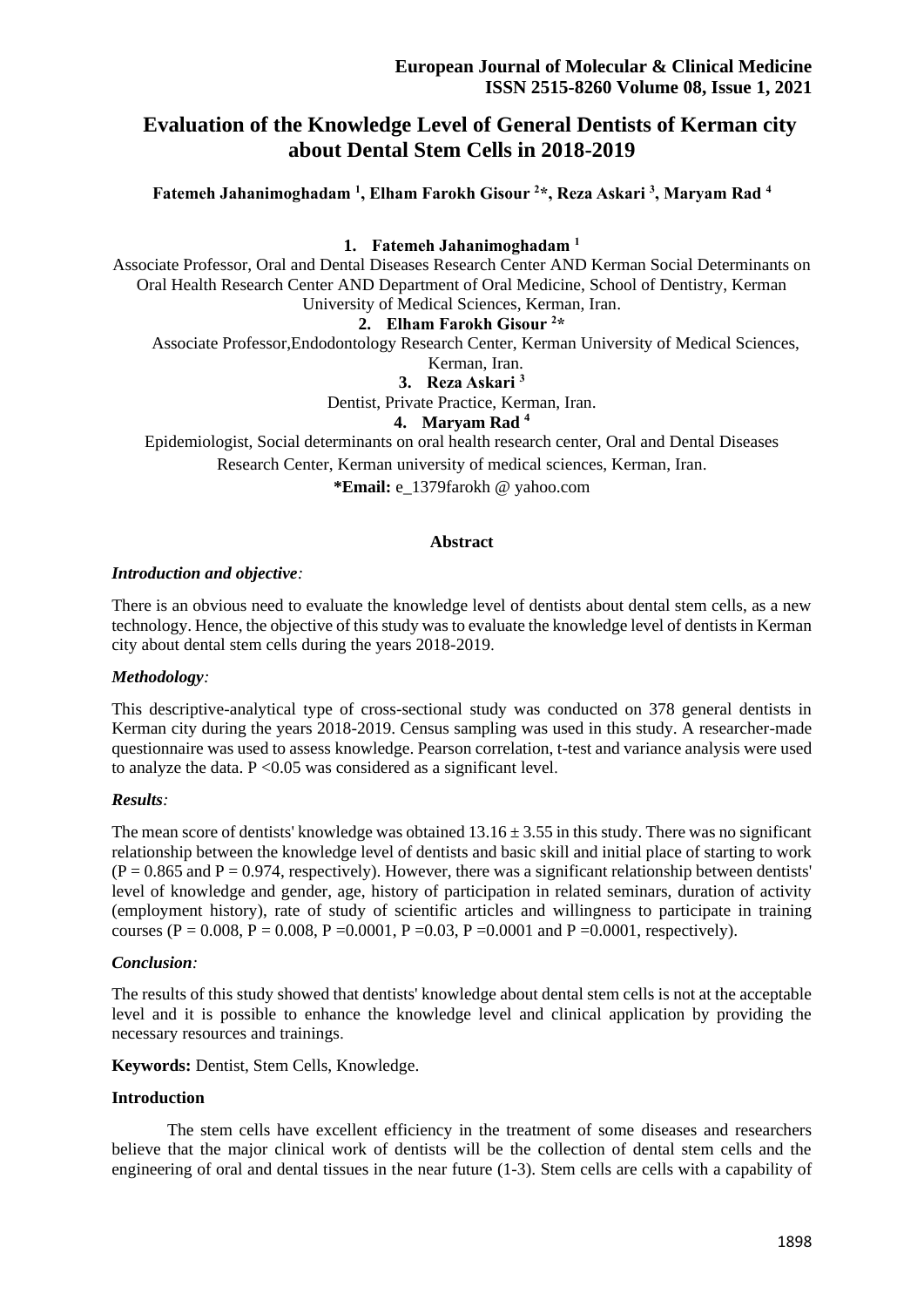# **European Journal of Molecular & Clinical Medicine ISSN 2515-8260 Volume 08, Issue 1, 2021**

self-duplication differentiation into at least two different cell types (3). Self-renewal properties of the stem cells enable them to enter multiple cell division cycles, while they preserve their non-differentiated state and the ability to duplicate and differentiate into several types of mature cells (4). Dentistry has been also affected by developments and progresses in the area of stem cell studies (5). There are especially several dental applications in the area of surgical repair. Given the developments in the 21st century, it is expected that people keep their natural teeth or use applied alternative teeth for the rest of their lives. It is predicted that cellular resources derived from adult tissues to be useful in clinical applications for dental repair. Accordingly, several types of stem cells (mother cells) have been found that have been isolated from dental and non-dental tissues of adults (6). Regenerative dentistry is rapidly developing and it will make restoration and repair of tissues such as alveolar bone, periodontal ligaments, enamel, dentin, and even a complete tooth in the new future. This new technology has atraumatic (with minimum injury) and long-term results and can replace the tissue lost due to cancer or periodontal disease or tissues that were not present since birth due to the congenital disorders (7, 8). However, it has some shortcomings such as the high cost of isolating stem cells, the risk of tumor formation by these cells, the risk of rejecting cultured cells or scaffold by the host immune system, transmission of infection, and the mismatch of the biological properties of cultured tissues with adjacent tissues (7, 9). Although tissue engineering structures play a major role in future dentistry treatments (10), the transfer of this new knowledge from research into practice to the patient requires high-quality research projects as well as close coordination between basic science and dentistry specialists (11, 12). Adequate knowledge and experience are essential to achieve this goal. As a result, the clinicians' knowledge of the different products and their application and following the latest advances in this field are crucial. At the present time, there are limited studies about the dentists' view of tissue engineering (13). Given what was stated above, there is a clear need to evaluate the knowledge level of dentists about dental stem cells, as new technology. Hence, the objective of this study was to evaluate the knowledge level of dentists in Kerman city about dental stem cells in 2018-2019 .

### **Methodology**

This is a descriptive-analytical type of cross-sectional study. The research population included general dentists of Kerman city during the years 2018-2019. In this study, a list of general dentists in Kerman city was obtained by referring to the medical system of Kerman city and all general dentists were examined. Then, the questionnaires were completed by referring directly to the workplace of each of the subjects. The questionnaire used in this study was a researcher-made questionnaire that its questions were collected from similar articles (14). To evaluate the validity of this questionnaire, this questionnaire was distributed to 10 pediatric dentists, oral diseases specialist, restoration specialist, surgeon and oral pathologist, and questions were recognized to be appropriate in terms of content. One question was excluded and 7 questions were reviewed and corrected and its validity was obtained 90%. To evaluate its reliability, the questionnaire was completed by 20 general dentists and it was recompleted by the same dentists after 3 weeks. ICC coefficient was calculated 0.91% that is a desirable level. The knowledge scores ranged from 0 to 22. The scores were classified into three levels of poor, moderate and good. Scores in the range of 0 to 7.33 (0 to 33%) were considered at the poor level, scores in the range of 7.33 to 14.5 (33.1 to 66%) were considered at the moderate level and scores at the range of 14.5 to 22 (66.1 to 100%) were considered at the good level. Data were analyzed by SPSS 21 software. Descriptive statistics of the data were first calculated. Then, Pearson correlation coefficient, t-test, and analysis of variance and linear regression were used for analytical statistics. P <0.05 was considered as a significant level. It should be noted that all the subjects participated in this study voluntarily and they signed the written consent form to participate in the study. In addition, this thesis was proposed at the Ethics Committee of the Research Deputy of Kerman University of Medical Sciences and it was approved by obtaining the ethics code of IR.KMU.REC.1397.122

# **Results**

A total of 378 people were investigated in this study, out of which, 212 (56.1%) were male and 166 (43.9%) were female.

The knowledge level of dentists about the stem cells is shown in Graph 1. As seen, the majority of the dentists had a moderate level of knowledge in this regard (Graph 1)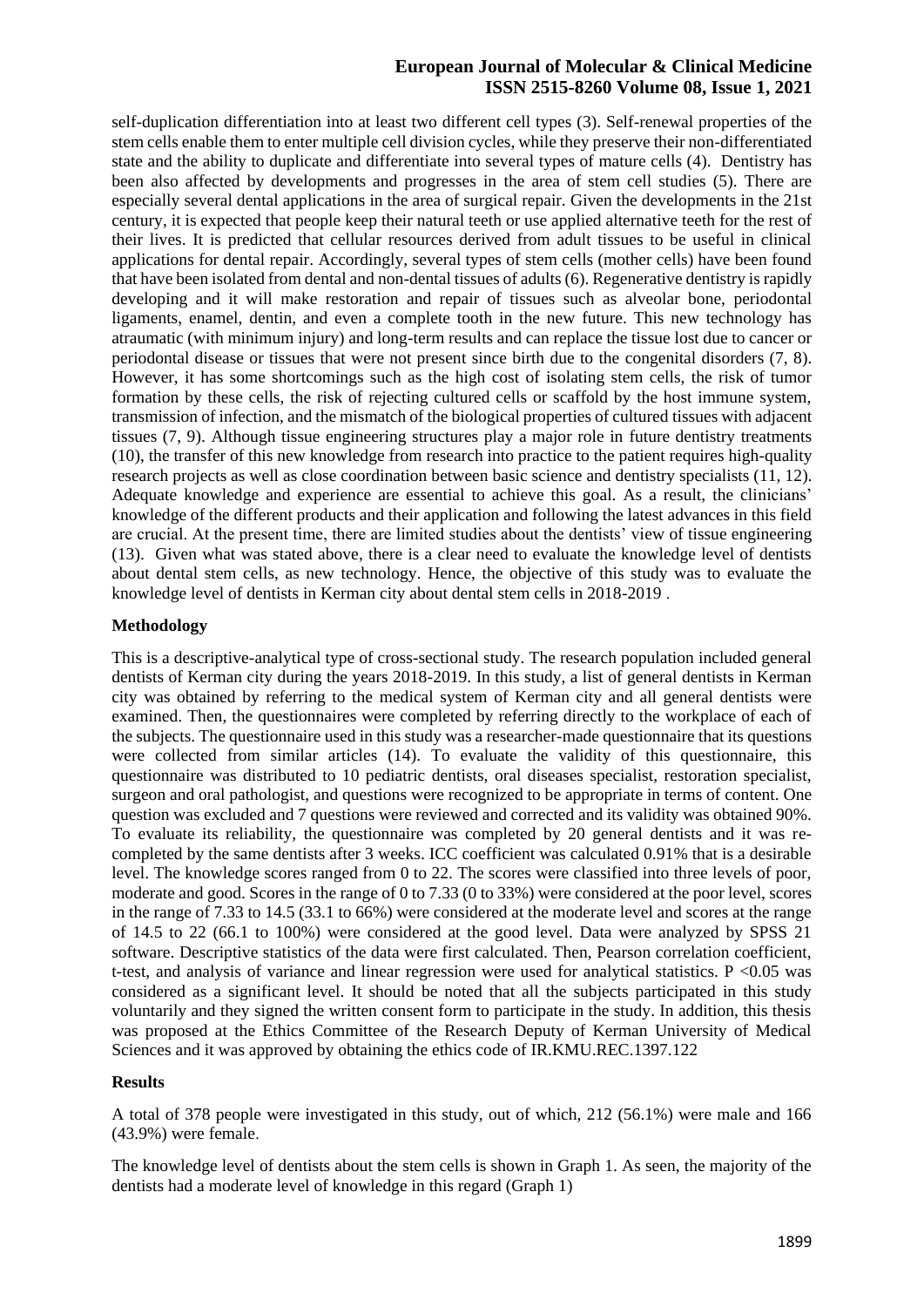# **European Journal of Molecular & Clinical Medicine ISSN 2515-8260 Volume 08, Issue 1, 2021**



**Graph 1:** Classification of knowledge level of dentists about stem cells

The results of this study showed that the knowledge level of dentists was  $62.27 \pm 16.0\%$  in females and 57.87  $\pm$  16.0% in males, in which the difference was significant (P = 0.008). The level of knowledge based on the participation in the seminar showed a significant difference. The knowledge level was 71.3  $\pm$  14.8% in the subjects who participated in the seminar and it was 57.5% $\pm$  4.15% in the subjects who did not participate in the seminar  $(P = 0.0001)$ . The results showed that people who were willing to participate in training programs had significantly a higher knowledge level compared to those who were unwilling or had no idea (knowledge level:  $64.8\pm13.7$  high willingness,  $52.2\pm13.8$  no idea,  $35.2\pm21.7$ unwilling). Statistical analysis also showed that the rate of the study of scientific articles significantly increased knowledge level so that there was a significant difference between the knowledge level in people who study weekly and that of people who study monthly  $(P = 0.02)$  and those who study sporadically ( $P = 0.0001$ ) and those who have no study ( $P = 0.0001$ ). The level of attitude was also significantly higher in those who studied weekly compared to those who had no study at all  $(P = 0.0001)$ . One-variable analysis showed that people with an employment history of 20 years and over have significantly lower knowledge ( $P = 0.03$ ) than those with an employment history of less than 20 years. Moreover, the age over 60 years showed a lower level of knowledge ( $P = 0.008$ ). Moreover, no significant relationship was found between the initial place of starting the work and the type of skill and knowledge level ( $P = 0.974$ ,  $P = 0.865$ , respectively).

# **Investigating the relationship between knowledge level and questions related to clinical application**

The results showed a significant relationship between the knowledge level of stem cells and the willingness to suggest stem cell storage to the patient ( $P = 0.0001$ ). Moreover, the subjects have used one or more regenerative therapies sporadically significantly obtained knowledge score more than those who did not use this method ( $P = 0.003$ ). No significant relationship was found between dentists' knowledge about the role of incentive to suggest regenerative therapy to patients and the willingness to refer patients to another dentist due to the lack of regenerative therapy facilities  $(P < 0.05)$ .

# **Multivariate analysis**

Finally, multivariate analysis was performed to examine the effect of independent variables on knowledge. The results showed that females compared to males  $(P = 0.04, B = 2.9)$ , those who participated in the seminars ( $P = 0.0001$ ,  $B = 10.9$ ), and those who had the willingness to participate in training courses ( $P = 0.0001$  and  $B = 11.9$ ) showed a higher level of knowledge, but other variables such as age and employment history that were significant in one-variable analysis were not significant at the simultaneous effect of the variables.

# **Discussion**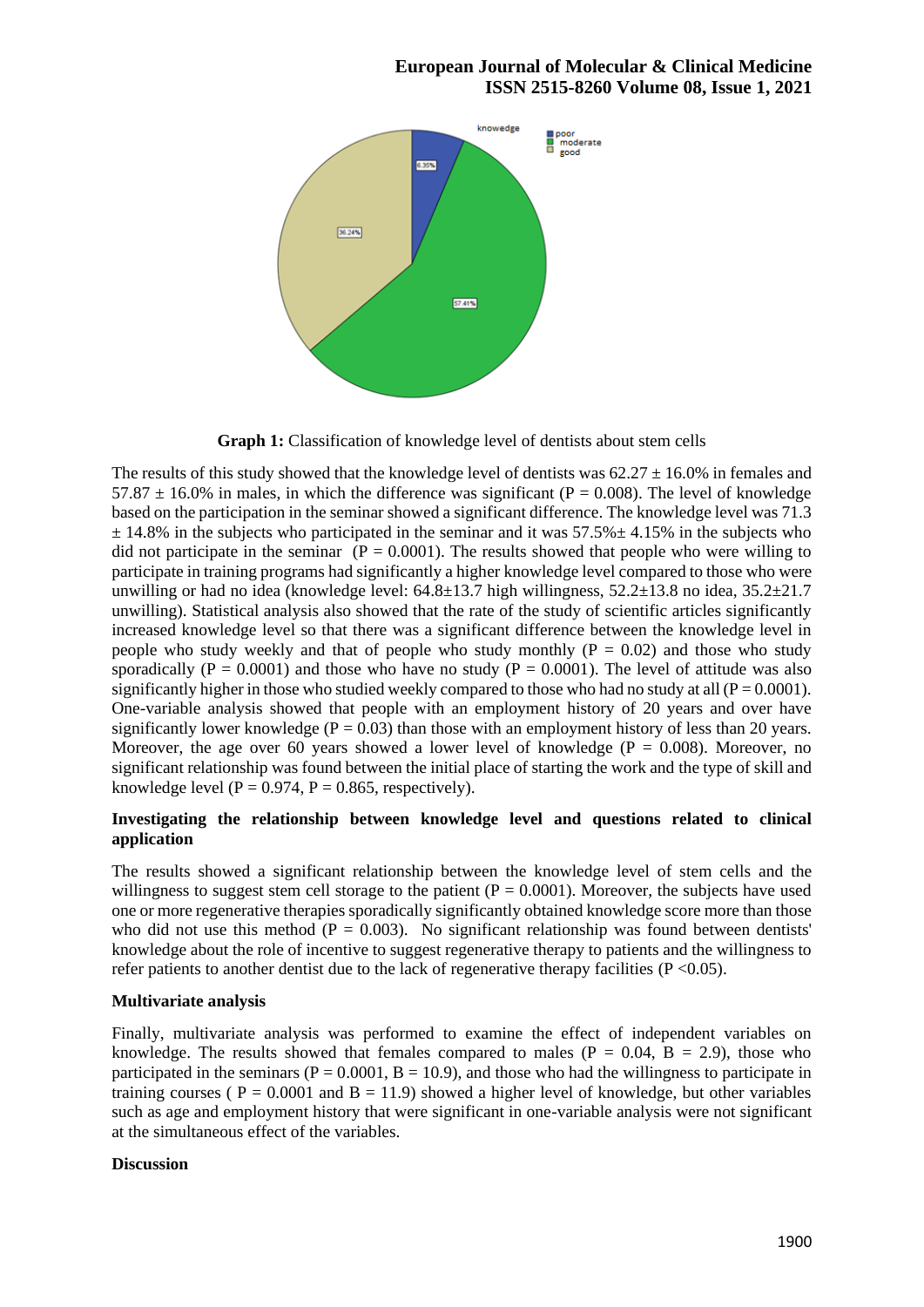# **European Journal of Molecular & Clinical Medicine ISSN 2515-8260 Volume 08, Issue 1, 2021**

The results of this study showed that the majority of dentists had a moderate level of knowledge. The One-variable analysis also showed that age and employment history had a significant relationship with knowledge. The highest number of participants in the study was in the age group of 31-40 years (56.3%) and the lowest number of them was in the age group of 51-60 (0.8%). Dentists in the age range of 20 and 30 years had the highest level of knowledge and the dentists at the age of 60 years and higher had the lowest level of knowledge. It could be due to more information about stem cells in new resources. It should be also noted that the number of dentists in the age group of 60 years and higher was very low. However, descriptive statistics show that with increasing the age, the level of knowledge of dentists is reduced. Although multivariate analysis that examines the effect of age simultaneously with other variables such as gender did not show a significant relationship. However, a lower level of knowledge at higher ages indicates the lack of studies among the dentists after graduation. Although one-variable analysis showed that dentists with a shorter duration of activity (lower employment history) had significantly a higher level of knowledge, this finding was not significant with using multivariate analysis. However, the low level of knowledge in people with more employment history can be explained with the age-related findings. The results of this study showed a significant relationship between gender and knowledge level. The relationship between gender and knowledge has not been examined in similar studies. The knowledge of women was significantly higher in this study. In this study, although the percentage of women aged 20 to 30 years (34.3% of the total number of women) was higher than that of men of this age group (16% of the total number of men). In general, the number of women in this age group was significantly higher than that of men (57 versus 34), and, as noted, the level of knowledge in this age group was higher than that of the other age groups. Given the greater number of women in this age group, the result is not surprising. However, as multivariate analysis also showed a significant relationship between gender and women's level of knowledge, this relationship seems to be real. However, further studies are needed to confirm these results. The basic skills of dentists participating in the study were respectively restoration (27.2%), surgery (17.2%), pediatric  $(15.6\%)$ , endodontics  $(13.5\%)$ , prosthesis  $(13.2\%)$ , orthodontics  $(7.1\%)$ , and periodontics  $(6.1\%)$ . No significant relationship was found between the knowledge and basic skills of dentists. Although the number of dentists doing restoration work in this study was almost twice that of other groups, the mean score of knowledge of all groups was almost at the same level. Nourbakhsh and Zarreh (2016) also concluded that the knowledge level of dentists in Isfahan about the use of dental stem cells in different skills was not significant (15), which is consistent with the result of the present study. The knowledge of dentists who started their work at public centers (69.6%) and private clinics (30.4%) showed no significant difference, which could mean that the scientific atmosphere in these centers and the level of interest in stem cells are at the equal level. Our searches found no similar study to evaluate the knowledge of dentists about stem cells according to the workplace of the dentists. However, Akhlaghi et al. (16) and Seyfi and Valizadeh (17) also concluded that there was no significant relationship between workplace and knowledge. Dentists with a history of participation in related seminars, more study of articles and a willingness to participate in the training courses had a higher level of knowledge that this result is quite obvious. The important point is the rate of study of articles so that the items "sporadically study of articles " and "never study of articles" obtained higher percentage than the item "weekly study of articles", indicating that dentists are somewhat unaware of the importance of the regular study. Moreover, there was a significant relationship between the level of knowledge and the willingness to suggest stem cell storage to the patient and the use of one or more regenerative therapies in dentistry.

### **Conclusion**

The results of this study suggest that the knowledge of the dentists about the stem cells is at the moderate level and few of them have a high level of knowledge and it is necessary to enhance their knowledge and clinical application in this area by providing resources and training programs needed. The results of investigating their rate of study also showed that as regenerative therapy is a new and revolutionary method for the treatment of lost or damaged teeth, the culture of study and learning should be enhanced among the dentists after graduation.

### **Reference**